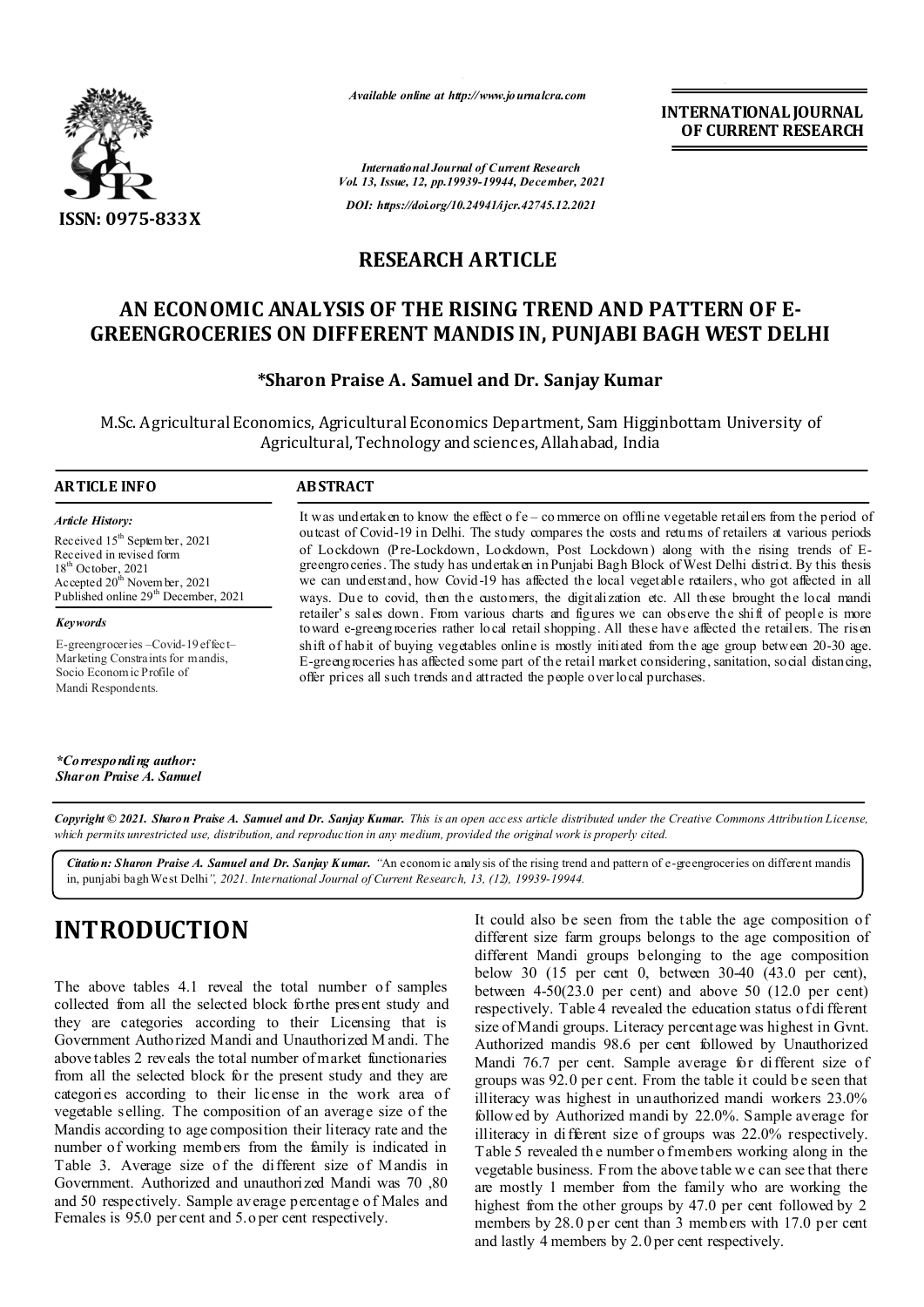#### **Table 1. Average size of sellers indifferent retailgroups**





Description of age and sex composition in different retail groups: Total No. of respondents =100  $L + UL = 70 + 30 = 100$ 

#### **Table 2. Detail description of the market functionaries in study sample**

| Sr. No. | Market Functionaries | Authorization                        | Average Sample | Total |     |
|---------|----------------------|--------------------------------------|----------------|-------|-----|
|         |                      | Sabzi Mandi<br>Keshovpur Mandi       |                |       |     |
|         |                      | (Gvnt. Authorized)<br>(Unauthorized) |                |       |     |
|         | Auctioneers          |                                      |                | ن. ا  |     |
| ـ.      | Whole salers         |                                      |                |       |     |
|         | Retailers            |                                      |                | 50    | 100 |



#### **Table 3. Detail description of age and sex composition in different size groups**

| S. No. | <b>Particulars</b>     | Keshovpur Mandi (G vnt. Authorized) | Sabzi Mandi (Unauthorized) | <b>Sample Average</b> |
|--------|------------------------|-------------------------------------|----------------------------|-----------------------|
| 1.     | <b>Sample Size</b>     | 70                                  | 30                         | 50                    |
|        |                        | (100)                               | (100)                      | (100)                 |
| 2.     | Gender                 |                                     |                            |                       |
|        | Male                   | 70                                  | 25                         | 48                    |
|        |                        | 100                                 | 83.3                       | (95.0)                |
|        | Female                 | $\mathbf{0}$                        | 5                          | 3                     |
|        |                        | $\mathbf{0}$                        | 16.7                       | (5.0)                 |
| 3.     | <b>Age Composition</b> |                                     |                            |                       |
|        | $20 - 30$              | 10                                  |                            | 7.5                   |
|        |                        | (14)                                | (17)                       | (15)                  |
|        | $30 - 40$              | 34                                  | 9                          | 21.5                  |
|        |                        | (49)                                | (30)                       | (43)                  |
|        | $40 - 50$              | 15                                  | 8                          | 11.5                  |
|        |                        | (21)                                | (27)                       | (23)                  |
|        | 50above                |                                     | э                          | 6                     |
|        |                        | (10)                                | (17%)                      | (12)                  |

NOTE: Figures in the parenthesis indicates percentage to the column total.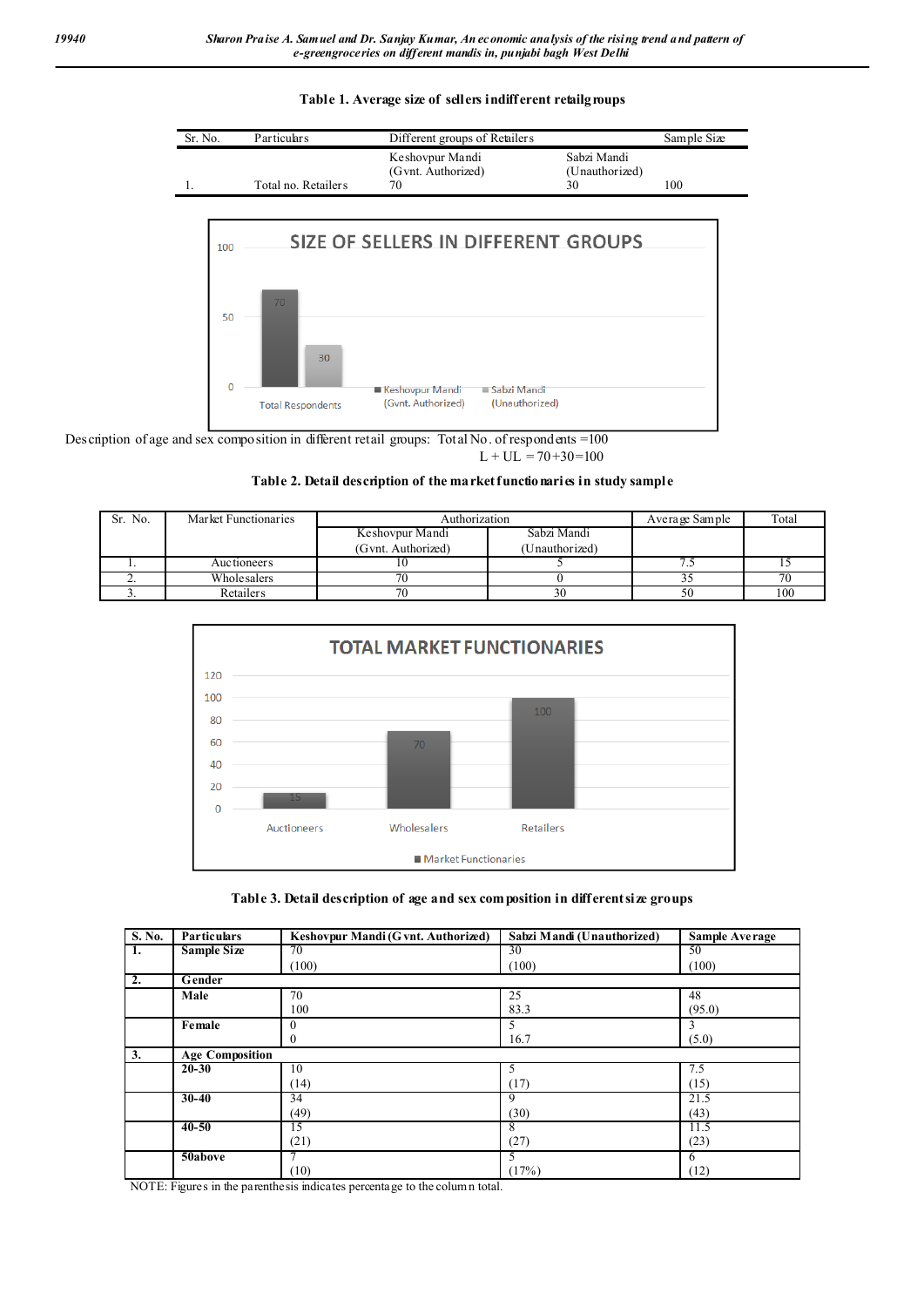

**Table 4. Detail description of age and sex composition in different size groups**

| Table 5. Detail description on the no. of family members working along in mandi business: |  |  |
|-------------------------------------------------------------------------------------------|--|--|

| S. No.           | <b>Particulars</b> | <b>Keshovpur Mandi</b><br>(G vnt. Authorized)                                                                          | Sabzi Mandi<br>(Unauthorized) | <b>Sample</b><br>Average |
|------------------|--------------------|------------------------------------------------------------------------------------------------------------------------|-------------------------------|--------------------------|
| 1.               |                    |                                                                                                                        |                               | 3.5                      |
|                  | <b>Illiterate</b>  | (0.0)                                                                                                                  | (23.3)                        | (7.0)                    |
| $\overline{2}$ . |                    |                                                                                                                        |                               | 4                        |
|                  | Primary            | (0.0)                                                                                                                  | (26.7)                        | (8.0)                    |
| $\overline{3}$ . | <b>Senior</b>      | 27                                                                                                                     |                               | 17                       |
|                  | Secondary          | (38.6)                                                                                                                 | (23.3)                        | (34.0)                   |
| 4.               |                    | 31                                                                                                                     |                               | 18                       |
|                  | <b>Graduate</b>    | (44.3)                                                                                                                 | (16.7)                        | (36.0)                   |
| 5.               | Post               |                                                                                                                        | 3                             |                          |
|                  | Graduate           | (15.7)                                                                                                                 | $(10.0\%)$                    | (14.0)                   |
| 6.               | Total              | 69                                                                                                                     | 23                            | 46                       |
|                  | Literacy           | (98.6)                                                                                                                 | (76.7)                        | (92.0)                   |
| 7.               | Total              | 15                                                                                                                     | 17                            | 16                       |
| MOTE FL          | <b>Illiterate</b>  | (22)<br>ta and the state of the state of the state of the state of the state of the state of the state of the state of | (23)                          | (22.0)                   |

NOTE: Figures in the parenthesis indicates percentage to the column total.

**Table 6. Descriptions of the working details at different mandis**

| S. No. | Particulars               | Keshovpur                | Sabzi Mandi    | Sample               |  |  |  |  |
|--------|---------------------------|--------------------------|----------------|----------------------|--|--|--|--|
|        |                           | Mandi (Gvnt. Authorized) | (Unauthorized) |                      |  |  |  |  |
|        |                           |                          |                | Average              |  |  |  |  |
| 1.     | Weekly Working Day s      |                          |                |                      |  |  |  |  |
|        | Sample size               | $\overline{7}$ day s     | $7$ day s      | $\overline{7}$ day s |  |  |  |  |
|        |                           | (100)                    | (100)          | (100)                |  |  |  |  |
|        | Working Day s(official)   | 6 day s                  | 6 day s        | $\overline{6}$ day s |  |  |  |  |
|        |                           | (86)                     | (86)           | (86)                 |  |  |  |  |
|        | Working Day s(unofficial) | 1 day                    | 1day           | 1 day                |  |  |  |  |
|        |                           | (Wednesday)              | (Wednesday)    | (14)                 |  |  |  |  |
|        |                           | (14)                     | (14)           |                      |  |  |  |  |
|        | Total Working Days        | 7 day s                  | 7day s         | 7 day s              |  |  |  |  |
|        |                           | (100)                    | (100)          | (100)                |  |  |  |  |
| 2.     | Working Hours             |                          |                |                      |  |  |  |  |
|        | Sample size               | 24hours                  | 24 hours       | 24hours              |  |  |  |  |
|        |                           | (100)                    | (100)          | (100)                |  |  |  |  |
|        | Time official hours       | 7hours                   | 8hours         | 7.5 hours            |  |  |  |  |
|        |                           | (29)                     | (33)           | (31)                 |  |  |  |  |
|        | Time unofficial hours     | 4hours                   | 4hours         | 4hours               |  |  |  |  |
|        |                           | (17)                     | (17)           | (17)                 |  |  |  |  |
|        | Total Time                | 11 hours                 | 12hours        | 11.5                 |  |  |  |  |
|        |                           | (46)                     | (50)           | hours                |  |  |  |  |
|        |                           |                          |                | (48)                 |  |  |  |  |

Note: Figures in the parenthesis indicates percentage to the c dumn total.



**Fig.4.6. Description of average working hours and working days**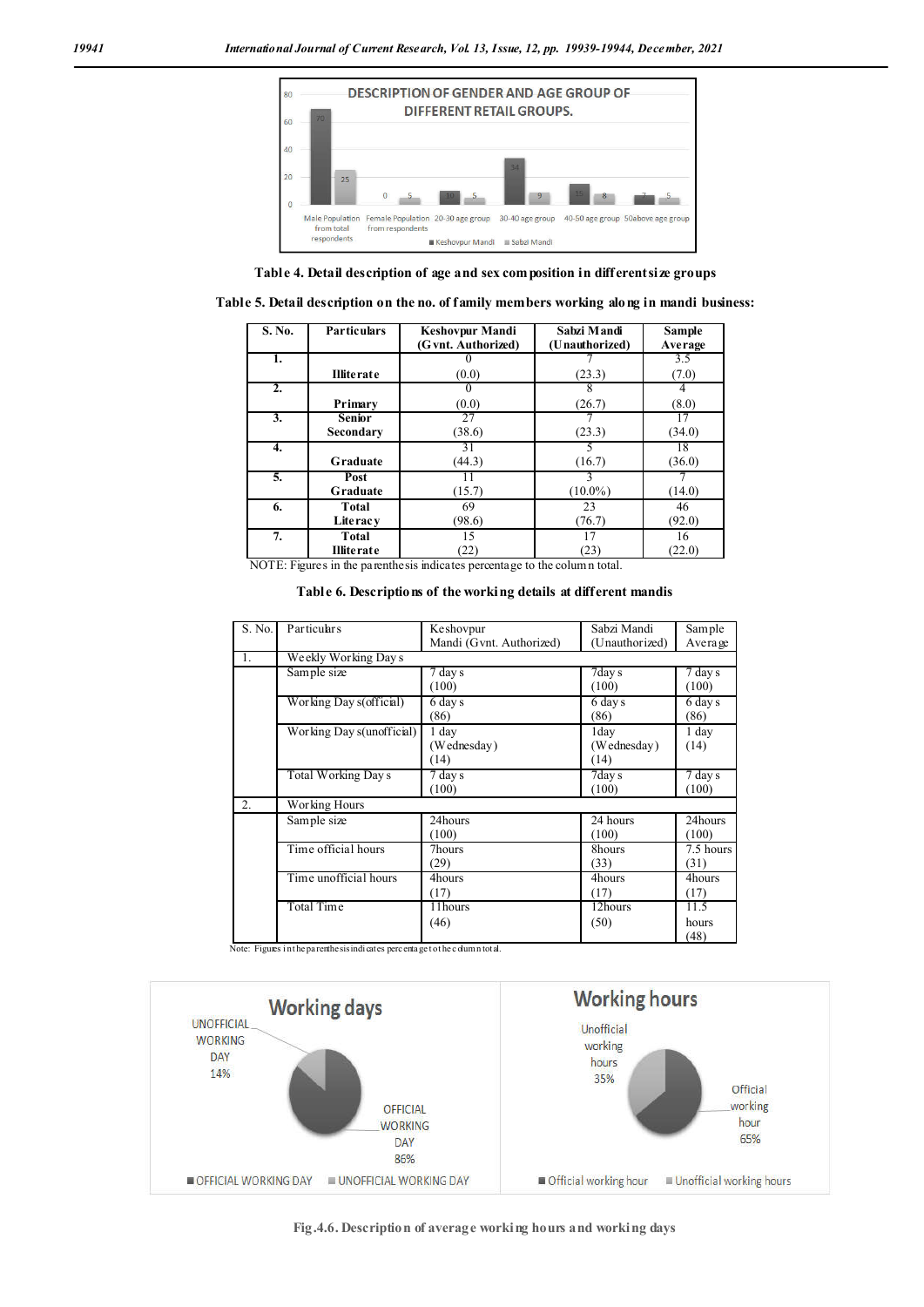| S. No.           | Particulars         | Keshovpur Mandi<br>Gvnt. Authorized) | Sabzi Mandi<br>(Unauthorized) | Sample Total      |
|------------------|---------------------|--------------------------------------|-------------------------------|-------------------|
|                  | Total Market Area   | 11 acres<br>(91.7)                   | l acre<br>(8.3)               | 12 acres<br>(100) |
| 2.               | No. of Big Shops    | 70<br>100)                           |                               | 70<br>(100)       |
| $\overline{3}$ . | No. of Small Shops  | 250<br>(89.3)                        | 30<br>$(10.7\%)$              | 280<br>(100)      |
| 4.               | Size of Big Shops   | 12'x53'<br>100)                      |                               | 12'x53'<br>(100)  |
| 5.               | Size of Small Shops |                                      | 5'x4'<br>(100)                | 5'x4'<br>(100)    |

#### **Table 7. Basic Mandi's Statistics Of Keshovpur Mandi And Sabzi Mandi**

NOTE: Figures in the parenth esis ind icates percentage to the column total.

#### **Table 8. List of Vegetables Taken In Account With Their Wholesale Price As Per Apmc**

| Sr. No.           | <b>Particulars</b><br>Pricing Rs. /Q tls. |                |                |         |  |  |
|-------------------|-------------------------------------------|----------------|----------------|---------|--|--|
|                   |                                           | <b>Minimum</b> | <b>Maximum</b> | Average |  |  |
| 1.                | Beetroot                                  | 195.4          | 2220.0         | 1207.7  |  |  |
| 2.                | <b>Bitter Gourd</b>                       | 489.3          | 3470.0         | 1979.6  |  |  |
| $\overline{3}$ .  | Brinjal                                   | 124.6          | 2350.0         | 1237.3  |  |  |
| 4.                | <b>Broccoli</b>                           | 2171.3         | 11250.0        | 6710.6  |  |  |
| 5.                | Cabbage                                   | 140.9          | 1930.0         | 1035.4  |  |  |
| 6.                | Capsicum                                  | 513.3          | 4010.0         | 2261.6  |  |  |
| 7.                | Carrot                                    | 185.8          | 3870.0         | 2027.9  |  |  |
| 8.                | Cauliflower                               | 296.4          | 3800.0         | 2048.2  |  |  |
| 9.                | Colocasia/Arvi                            | 645.0          | 3750.0         | 2197.5  |  |  |
| 10.               | Coriander Leaves                          | 1020.5         | 6670.0         | 3845.3  |  |  |
| 11.               | Cucumber                                  | 182.4          | 2990.0         | 1586.2  |  |  |
| $\overline{12}$ . | French Beans                              | 955.3          | 5490.0         | 3222.6  |  |  |
| 13.               | Garlic                                    | 5312.9         | 14130.0        | 9721.4  |  |  |
| 14.               | Ginger                                    | 3602.6         | 9870.0         | 6736.3  |  |  |
| 15.               | <b>Green Chillies</b>                     | 500.6          | 4430.0         | 2465.3  |  |  |
| 16                | GreenPeas                                 | 1440.7         | 8280.0         | 4860.4  |  |  |
| 17.               | Lady Finger                               | 540.0          | 3830.0         | 2185.0  |  |  |
| 18.               | Lemon                                     | 887.0          | 5280.0         | 3083.5  |  |  |
| 19.               | Methi                                     | 529.2          | 3600.0         | 2064.6  |  |  |
| 20.               | Mint Leaves                               | 318.6          | 2590.0         | 1454.3  |  |  |
| 21.               | Onion                                     | 309.0          | 4120.0         | 2214.5  |  |  |
| $\overline{22}$ . | Palak                                     | 100.1          | 1820.0         | 960.1   |  |  |
| 23.               | Potato                                    | 105.0          | 2020.0         | 1062.5  |  |  |
| 24.               | Pumpkin                                   | 78.5           | 1570.0         | 824.3   |  |  |
| 25.               | Radish                                    | 31.6           | 1130.0         | 580.8   |  |  |
| $\overline{26}$ . | Raw Banana                                | 204.7          | 1780.0         | 992.4   |  |  |
| 27.               | Sweet Corn                                | 2566.5         | 7250.0         | 4908.3  |  |  |
| 28.               | Tinda                                     | 823.4          | 5640.0         | 3231.7  |  |  |
| 29.               | Tomato                                    | 114.6          | 3370.0         | 1742.3  |  |  |
| 30.               | Zucchini                                  | 326.2          | 3230.0         | 1778.1  |  |  |
| 31.               | Jimikand                                  | 309.6          | 2580.0         | 1444.8  |  |  |

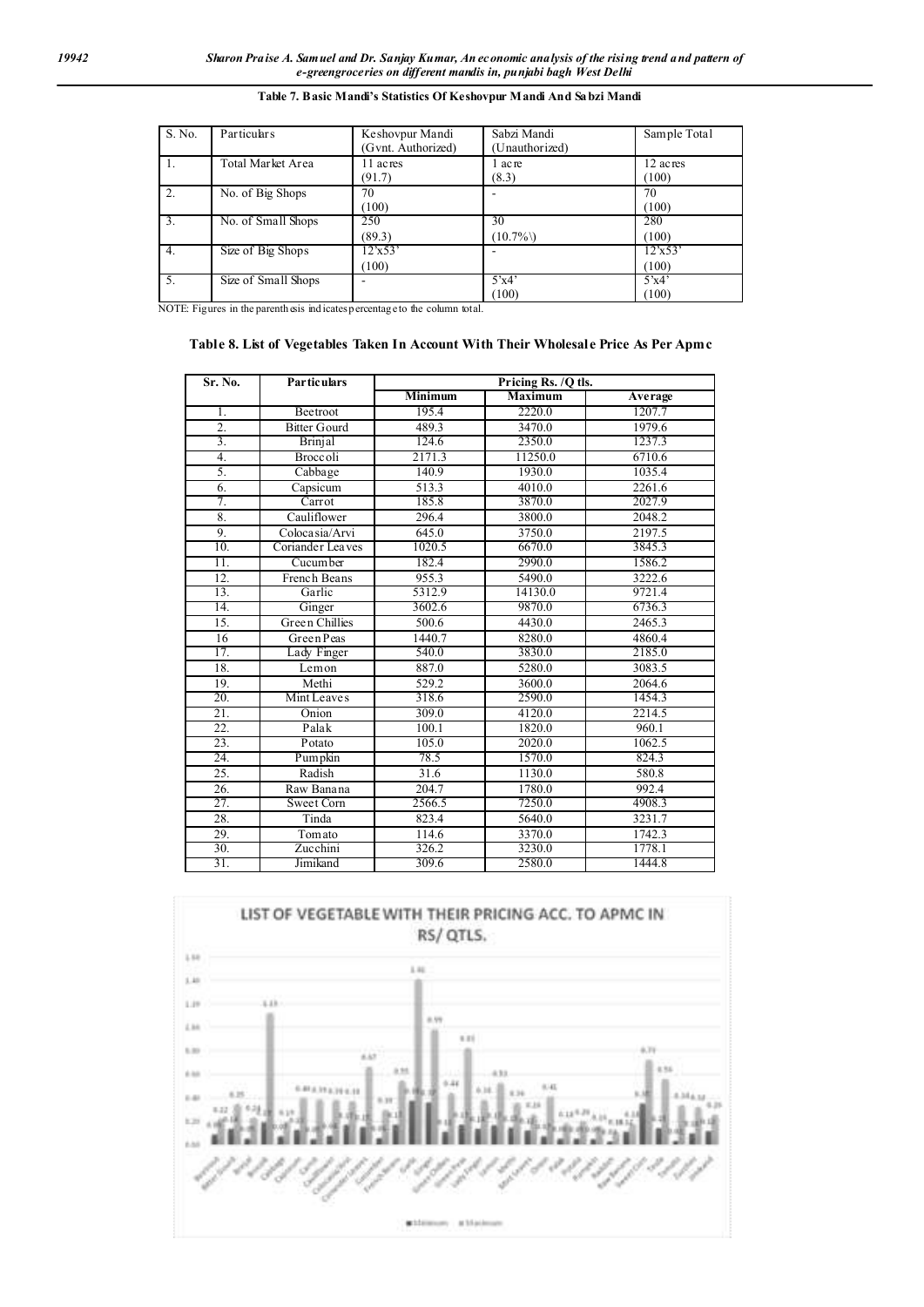**Table 9. Market Trends Of Indian E-Greengroceries (INR 170 Cr indexed at 100 point and INR 370 Cr indexed as 199 point)**

| Sr. No.       | Particulars   | Months                        | Trends                 | Points |
|---------------|---------------|-------------------------------|------------------------|--------|
|               | Pre lockdown  | January                       | Grocery delivery       | 100    |
|               |               | February                      | <b>Initials Months</b> | 90     |
|               |               | March                         | During lockdown        | 85     |
|               | Lockdown      | April                         | online medium was      | 82     |
|               |               | May                           | shut for two m onths   | 102    |
| $\mathcal{E}$ |               | June                          | Multi Lng. Options     | 163    |
|               |               | July                          | Was introduced.        | 180    |
|               |               | August                        | Discounting offers     | 200    |
|               | Post Lockdown | As per festivals<br>September |                        | 209    |
|               |               | October                       |                        | 252    |
|               |               | November                      | Within 90min           | 220    |
|               |               | December                      | Delivery               | 199    |

(Indexed at 100 points)



**Table 10. greengrocery pricing of different type of retailers (₹/QTLS)**

| <b>PARTICULARS</b>  | <b>OFFLINE WHOLE-</b><br><b>SALE PRICE</b> |       |      | <b>OFFLINE RETAIL</b><br><b>PRICE</b> | <b>ONLINEPRICE</b> |       | <b>ONLINEPRICES-</b><br><b>WHOLE-SALEPRICE</b> |       |         | ONLINEPRICES-<br><b>RETAIL PRICE</b> |
|---------------------|--------------------------------------------|-------|------|---------------------------------------|--------------------|-------|------------------------------------------------|-------|---------|--------------------------------------|
|                     | Min                                        | Max   | Min  | Max                                   | Min                | Max   | Min                                            | Max   | Min     | Max                                  |
| <b>Beetroot</b>     | 1300                                       | 3800  | 1900 | 5700                                  | 4300               | 6300  | 3000                                           | 3800  | 2400    | 600                                  |
| <b>Bitter Gourd</b> | 2100                                       | 6000  | 3000 | 9000                                  | 8300               | 10700 | 6100                                           | 6000  | 5300    | 1700                                 |
| Brinjal             | 800                                        | 4100  | 1100 | 6100                                  | 11000              | 17300 | 10200                                          | 4100  | 9900    | 11200                                |
| Brocolli            | 2900                                       | 19400 | 4100 | 29200                                 | 9300               | 11300 | 6400                                           | 19400 | 5200    | $-17900$                             |
| Cabbage             | 1100                                       | 3300  | 1600 | 5000                                  | 2400               | 3900  | 1300                                           | 3300  | 900     | $-1100$                              |
| Capsicum            | 1900                                       | 6900  | 2700 | 10400                                 | 6600               | 8500  | 4700                                           | 6900  | 3900    | $-1900$                              |
| Carrot              | 700                                        | 6700  | 1000 | 10000                                 | 4700               | 6300  | 3900                                           | 6700  | 3600    | $-3700$                              |
| Cauliflower         | 1200                                       | 6600  | 1600 | 9900                                  | 4600               | 6100  | 3400                                           | 6600  | 3000    | $-3800$                              |
| Coloca sia/Arvi     | 2600                                       | 6500  | 3600 | 9700                                  | 10400              | 12300 | 7800                                           | 6500  | 6800    | 2600                                 |
| Coriander Lev.      | 2300                                       | 11500 | 3200 | 17300                                 | 6700               | 10100 | 4400                                           | 11500 | 3500    | $-7200$                              |
| Cucum ber           | 900                                        | 5200  | 1300 | 7800                                  | 2900               | 4800  | 2000                                           | 5200  | 1600    | $-2900$                              |
| French Beans        | 2600                                       | 9500  | 3700 | 14200                                 | 5900               | 9100  | 3300                                           | 9500  | 2200    | $-5200$                              |
| Garlic              | 5700                                       | 24400 | 8000 | 36600                                 | 14800              | 24600 | 9100                                           | 24400 | 6800    | $-12100$                             |
| Ginger              | 5500                                       | 17000 | 7700 | 25600                                 | 6800               | 11600 | 1200                                           | 17000 | $-1000$ | $-14000$                             |
| Green Chillies      | 1700                                       | 7600  | 2400 | 11500                                 | 6400               | 8900  | 4700                                           | 7600  | 4000    | $-2600$                              |
| GreenPeas           | 2600                                       | 14300 | 3700 | 21500                                 | 10300              | 13100 | 7700                                           | 14300 | 6600    | -8400                                |
| Lady Finger         | 2100                                       | 6600  | 3000 | 9900                                  | 10300              | 11900 | 8200                                           | 6600  | 7300    | 2000                                 |
| Lemon               | 2500                                       | 9100  | 3500 | 13700                                 | 21000              | 26200 | 18400                                          | 9100  | 17400   | 12500                                |
| Methi               | 2200                                       | 6200  | 3100 | 9300                                  | 15300              | 18100 | 13100                                          | 6200  | 12200   | 8800                                 |
| Mint Leaves         | 1900                                       | 4500  | 2600 | 6700                                  | 9700               | 17800 | 7800                                           | 4500  | 7100    | 11100                                |
| Onion               | 1100                                       | 7100  | 1600 | 10700                                 | 2000               | 3400  | 900                                            | 7100  | 400     | $-7300$                              |
| Palak               | 800                                        | 3100  | 1200 | 4700                                  | 4600               | 10700 | 3800                                           | 3100  | 3400    | 5900                                 |
| Potato              | 800                                        | 3500  | 1100 | 5200                                  | 2700               | 3700  | 1900                                           | 3500  | 1600    | $-1500$                              |
| Pumpkin             | 800                                        | 2700  | 1100 | 4100                                  | 4500               | 5700  | 3700                                           | 2700  | 3400    | 1600                                 |
| Raddish             | 400                                        | 2000  | 600  | 2900                                  | 4000               | 4700  | 3500                                           | 2000  | 3400    | 1700                                 |
| Raw Banana          | 1700                                       | 3100  | 2400 | 4600                                  | 12600              | 15600 | 10800                                          | 3100  | 10100   | 10900                                |
| Sweet Corn          | 5400                                       | 12500 | 7500 | 18800                                 | 7500               | 8900  | 2100                                           | 12500 | 8700    | $-9900$                              |
| Tinda               | 2200                                       | 9700  | 3100 | 14600                                 | 11600              | 14000 | 9400                                           | 9700  | 8500    | $-700$                               |
| Tomato              | 500                                        | 5800  | 700  | 8700                                  | 3000               | 3800  | 2500                                           | 5800  | 2300    | $-5000$                              |
| Zucchini            | 1500                                       | 5600  | 2100 | 8400                                  | 8900               | 15200 | 7400                                           | 5600  | 6800    | 6800                                 |
| Jimikand            | 1800                                       | 4500  | 2500 | 6700                                  | 6500               | 8600  | 4700                                           | 4500  | 4000    | 1900                                 |
|                     |                                            |       |      |                                       |                    |       | 25.8%                                          | 72%   | 36.2%   | 8%                                   |